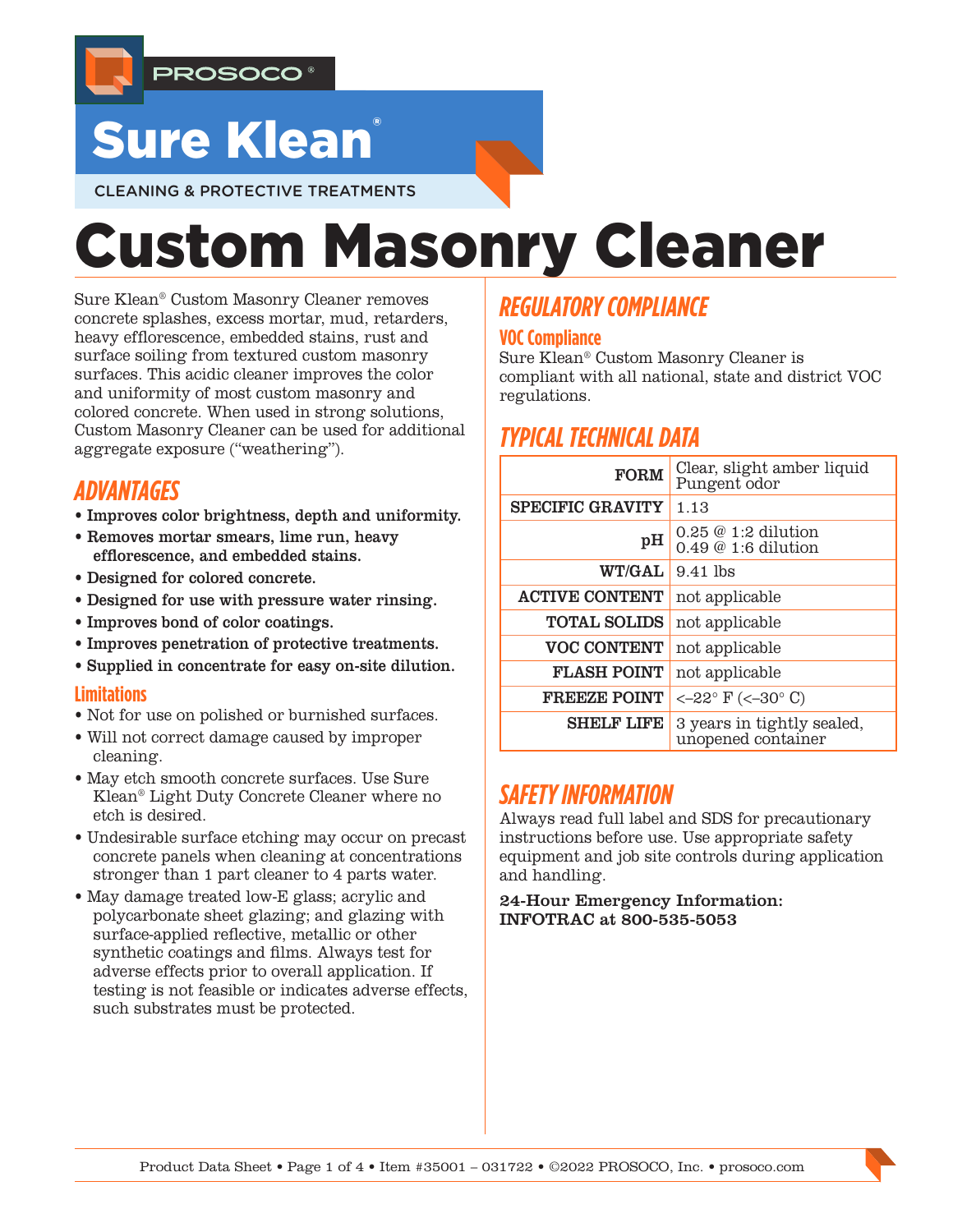## **Product Data Sheet Sure Klean® Custom Masonry Cleaner**

# *PREPARATION*

Clean masonry before installing non-masonry materials such as windows, doors, finished flooring, metal fixtures, hardware, light fixtures, roofing materials, etc. that the cleaner could harm. If cleaning is to be completed after installation of non-masonry materials not intended for treatment or exposure to Custom Masonry Cleaner, test all substrates not intended to be treated with Custom Masonry Cleaner before full scale application. If testing is not feasible or indicates adverse effects, protect substrates from product splash, residue, wind drift and fumes with Sure Klean® Strippable Masking or polyethylene prior to application.

All caulking and sealant materials should be in place and thoroughly cured before cleaning.

When applying to the exteriors of occupied buildings, make sure all windows, exterior

Recommended for these substrates. Always test. Coverage is in sq.ft./m. per gallon of concentrate.

| Substrate                                 | Type                                                            | Use?                           | Coverage                          |
|-------------------------------------------|-----------------------------------------------------------------|--------------------------------|-----------------------------------|
| Architectural<br>Concrete<br><b>Block</b> | Burnished*<br>Smooth<br>Split-faced<br>Ribbed                   | no<br>yes<br>yes<br>yes        | 300–700 sq.ft.<br>$28 - 65$ sq.m. |
| Concrete                                  | Brick*<br>Tile<br>Precast Panels*<br>Payers<br>$Cast-in-place*$ | yes<br>yes<br>yes<br>yes<br>no | 300–700 sq.ft.<br>28-65 sq.m.     |
| Fired Clay                                | $Brick^*$<br>Tile<br>Terra Cotta (unglazed)<br>$Pavers^*$       | yes<br>no<br>no<br>yes         | 300–700 sq.ft.<br>$28 - 65$ sq.m. |
| Marble,<br>Travertine,<br>Limestone       | Polished                                                        | no                             | N/A                               |
|                                           | Unpolished                                                      | no                             | N/A                               |
| Granite                                   | Polished                                                        | no                             | N/A                               |
|                                           | Unpolished                                                      | yes                            | 300-700 sq.ft.<br>28-65 sq.m.     |
| Sandstone                                 | Unpolished                                                      | no                             | N/A                               |
| Slate                                     | Unpolished                                                      | no                             | N/A                               |

\*Sure Klean® Light Duty Concrete Cleaner may be a more suitable product. Always test. See Limitations, page 1. Sure Klean® 600, 101 Lime Solvent, or Vana Trol® may be more suitable.

Always test to ensure desired results. Coverage estimates depend on surface texture and porosity.

intake and air conditioning vents are covered and air handling equipment is shut down during application.

Construction soiling and mortar residues on new masonry surfaces clean most effectively 14–28 days after installation. Mortar and grout smears left on the surface longer result in a more difficult clean down and may cause undesirable results. Cleaning high-strength mortar/grout within seven days improves results.

The presence of excessive moisture in the wall contributes to efflorescence and other staining. Always protect open wall cavities from rain during construction.

When working over traffic, clean when traffic is at a minimum. Protect or divert traffic if necessary.

### **Surface and Air Temperatures**

Best air and masonry temperatures for cleaning are  $40^{\circ}$  F ( $4^{\circ}$  C) or above. Do not apply when temperature is below freezing or will be overnight. If freezing conditions exist before application, let the surface thaw.

### **Equipment**

Apply with a soft-fibered, tampico masonry washing brush or with low-pressure (50 psi max) spray equipment fitted with acid-resistant hoses and gaskets. Don't use pressure spray above 50 psi. This drives the cleaner into the surface, making rinse difficult. May cause stains.

Rinse with enough water and pressure to flush spent cleaner and dissolved soiling from the masonry surface and surface pores without damage. Inadequate rinsing leaves residues which may stain the cleaned surface.

Masonry-washing equipment generating 400–1000 psi with a water flow rate of 6–8 gallons per minute is the best water/pressure combination for rinsing porous masonry. Use a 15–45° fan spray tip. Heated water (150–180° F; 65–82° C) may improve cleaning efficiency.

Use adjustable equipment for reducing water flow-rates and rinsing pressure as needed for sensitive surfaces. Rinsing pressures greater than 1000 psi and fan spray tips smaller than 15° may permanently damage sensitive masonry. Water flowrates less than 6 gallons per minute may reduce cleaning productivity and contribute to uneven cleaning results.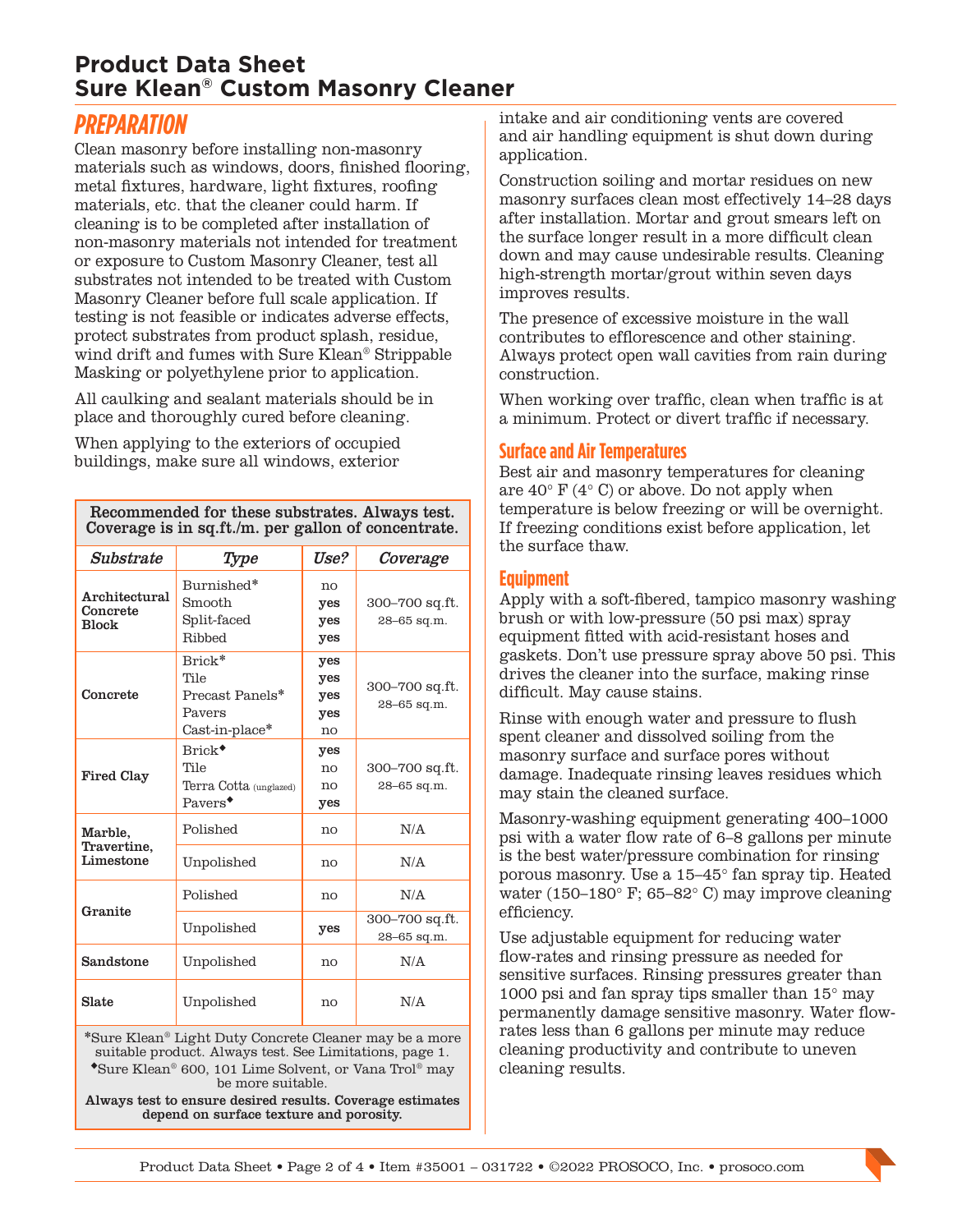## **Product Data Sheet Sure Klean® Custom Masonry Cleaner**

### **Storage and Handling**

Store in a cool, dry place with adequate ventilation. Always seal container after dispensing. Do not alter or mix with other chemicals. Published shelf life assumes upright storage of sealed containers in a dry place. Maintain temperatures of 45–100° F (7–38° C). Do not double stack pallets. Dispose of unused product and container in accordance with local, state and federal regulations.

## *APPLICATION*

Read "Preparation" and the Safety Data Sheet before use.

ALWAYS TEST a small area (minimum 4-ft x 4-ft) of each surface to confirm suitability and desired results before beginning overall application. Test each type of masonry and each type of stain. Test with the same equipment, recommended surface preparation and application procedures planned for general application. Let test area dry 3–7 days before inspection and approval. Make the test panel available for comparison throughout the cleaning project.

#### **Dilution**

Dilute Custom Masonry Cleaner with 2–6 parts clean water to one part concentrate, based on test results. Always pour cold water into empty bucket first, then carefully add product. Never use hot water.

Undesirable surface etching may occur on precast concrete panels when cleaning at concentrations stronger than 1 part cleaner to 4 parts water.

Handle in high-density polyethylene or polypropylene containers only. No metal. Acidic materials and fumes attack metal.

# *BEST PRACTICES*

The presence of excessive moisture in the wall contributes to efflorescence and other staining. Always protect open wall cavities from rain during construction.

Construction soiling and mortar residues on new masonry surfaces clean most effectively 14–28 days after installation. Mortar and grout smears left on the surface longer result in a more difficult clean down and may cause undesirable results. Cleaning high-strength mortar/grout within seven days improves results.

When calculating the volume of cleaner required for porous, textured surfaces, assume 50 square feet per gallon of prepared cleaner.

## **Typical Coverage Rates**

See Substrate Chart on page 2. The coverage rate chart assumes an average coverage rate of 100 square feet per gallon of prepared cleaner.

When calculating the volume of cleaner required for porous, textured surfaces, assume 50 square feet per gallon of prepared cleaner.

For dense, smooth surfaces, assume up to 150 square feet per gallon of prepared cleaner.

## **Application Instructions**

Multiple applications may etch sensitive surfaces.

- 1. Always prewet surface with clean water, working from the bottom to the top. On vertical surfaces, keep lower areas wet to avoid streaks.
- 2. Apply the prediluted cleaner directly to surface using a masonry brush or low-pressure spray.
- 3. Let cleaner dwell for 2–3 minutes. Do not let cleaner dry into the surface. If surface begins to dry, reapply cleaner.
- 4. Reapply cleaner. Scrub or scrape areas of heavy soiling using wood blocks or nonmetallic scrapers.
- 5. Working from the bottom to the top, rinse thoroughly with fresh water. If pressure rinsing equipment is not available, brush the surface while rinsing.

#### **Cleanup**

Clean tools and equipment using fresh water.

When calculating the volume of cleaner required for dense, smooth surfaces, assume up to 150 square feet per gallon of prepared cleaner.

Multiple applications may etch sensitive surfaces.

Do not let cleaner dry into the surface. If surface begins to dry, reapply cleaner.

Masonry-washing equipment generating 400– 1000 psi with a water flow rate of 6–8 gallons per minute is the best water/pressure combination for rinsing porous masonry. Use a 15–45° fan spray tip. Heated water (150–180°F; 65–82°C) may improve cleaning efficiency.

Never go it alone. For problems or questions, contact your local PROSOCO distributor or field representative. Or call PROSOCO technical Customer Care at 800-255-4255.